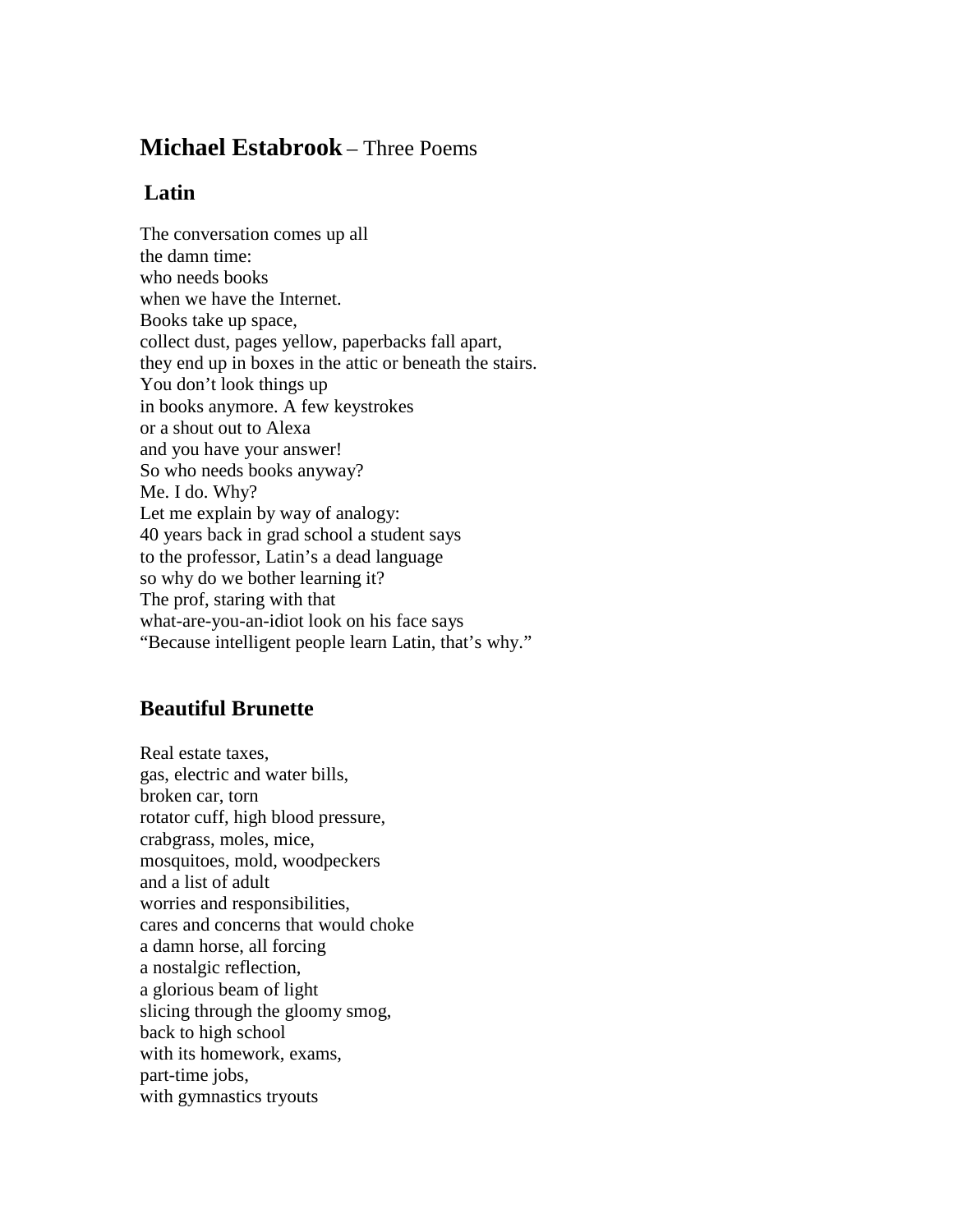and trying to get the attention of this beautiful brunette across the room in Miss Roth's Language Arts class – a simpler, less-troubled world – but was it, was it really?

## **Breathing**

Cold November night I breathe in the chilled air feel it filling my lungs life is a good thing.

Stare up at the moon full and bright etching shadows from the trees across our lawn. Stars are out too: Orion the Hunter, Taurus the Bull, Gemini the Twins, behind them the vast infinite darkness of the universe and its timelessness.

But not for me. Part of the human condition is living knowing you'll be dying and you don't know when and there's nothing you can do about it except seize the day.

Time is all we have. And strangely, even though I didn't love it, I'm reminiscing about my life as a sales and marketing "businessman" feeling sad I'll never be in business again: imposing in my three-piece suit, my company car, making another sale, hitting another target for the quarter, my bonus for the year.

I take another deep breath the cold air reminding me I'm alive and for some reason the infinity that is the universe